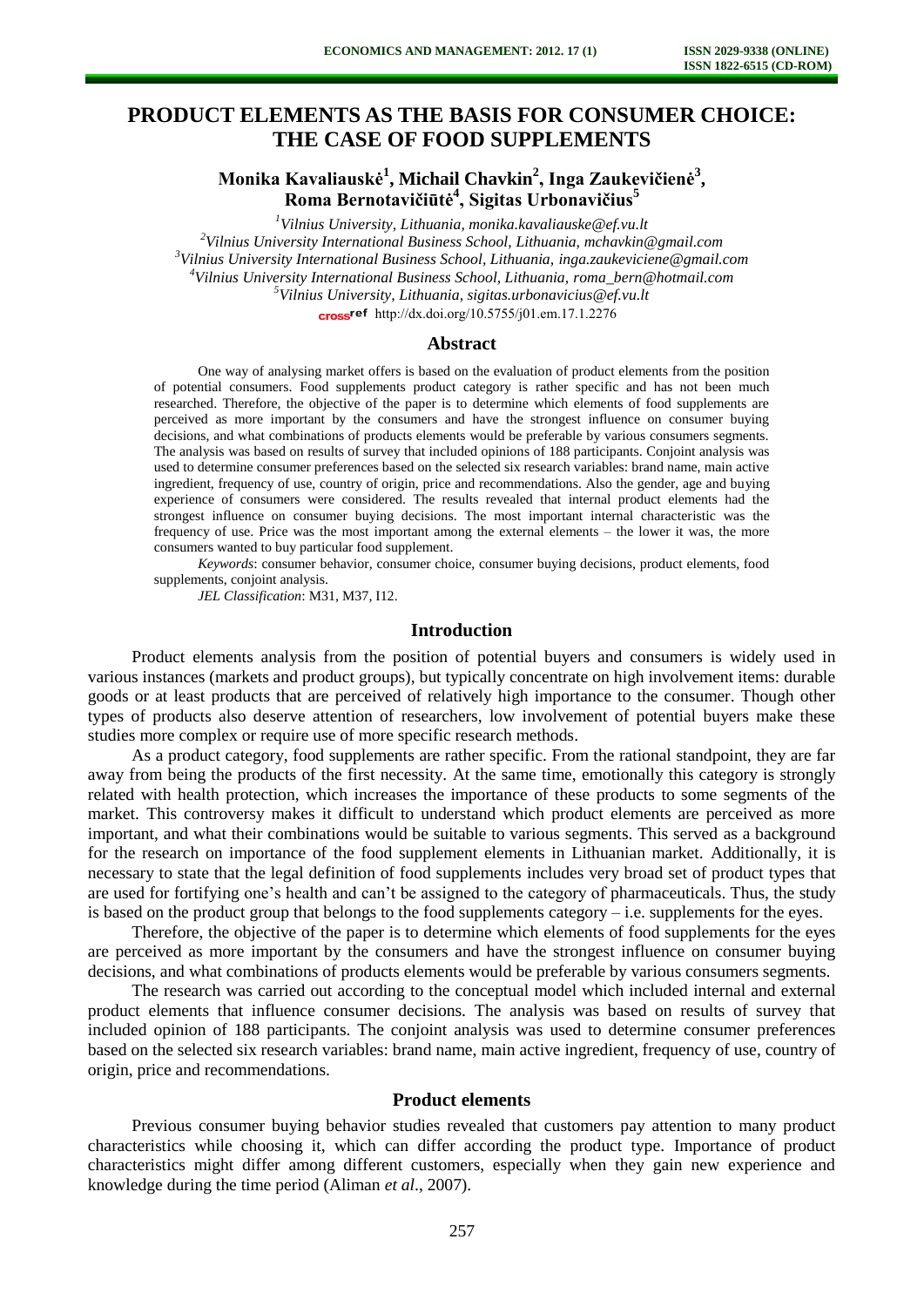Product characteristics and elements can be classified in several ways; however, often they are divided into two groups: internal (essential) product characteristics and external (inessential) characteristics (Northen, 2000; Fandos *et al*., 2006; Aliman *et al*., 2007; Veale *el al*., 2009).

Internal characteristics are the essential, natural product elements, which determine product functionality and physical appearance (Veale *et al*., 2009). These characteristics are specific for every product; also they disappear while consuming the product and cannot be changed without changing the essence of the product (Fandos *et al*., 2006). Such orgoleptic characteristics as appearance, color, taste, smell, can be classified as internal (Northen, 2000; Fandos *et al*, 2006).

External characteristics are related to the product but are not the part of it. These characteristics can be changed while not changing the physical product condition. Therefore, price, brand, country of origin, packaging, recommendations by authorities, suggestions by shop employees can be classified as external product characteristics (Northen, 2000; Fandos *et al*., 2006).

It was found that in evaluation of quality of the rationally purchased products (to which food supplements for the eyes can be assigned) internal product characteristics typically are considered as being more importante than external ones. However, for the products more related to the image (automobiles, apparel items, etc.), physical differences cannot be easily evaluated, and therefore external characteristics become more important (Pecotich *et al*., 2007).

Familiarity with product category also influences the reliability of product characteristics. Typically, external characteristics are more important when familiarity is low, while internal characteristics are more important when knowledge about product is high (Jin *el al*., 2010).

Brand can be classified as the most important element for consumers to decide whether to buy or not particular product (Srinivasan *et al*., 2002; Aliman *et al*., 2007). Brand is the external product element, which consumers consider in product evaluation, and especially – when they cannot understand or evaluate internal product characteristics (Aliman *et al*., 2007). Strong and well known brand provides customers information about product quality, visible and invisible product characteristics and might decrease concern during the buying process (Srinivasan *et al*., 2002). In addition to this, the more customer is familiar with brand, the less other external characteristics such as price or country of origin, are considered, because information provided by the brand becomes more valuable (Pecotich *et al*., 2007).

Many researchers have determined the positive impact of country of origin to product evaluation and choice (Hui *et al*., 2001; Aliman *et al*., 2007; Veale *et al.*, 2009), however, the level of importance was found very different. As many researchers determined that internal product characteristics (appearance, colour, taste) have higher impact for quality evaluation than external characteristics (price, brand, country of origin), it is obvious that country of origin can make only limited influence on perception of product quality, especially when customer can evaluate many product elements (Al-Sulatiti *et al*., 1998). Therefore, customers perceive country of origin as an important element when: (a) they have information about the product or the information is less specific and reliable; (b) product is important and expensive, (c) buyers do not understand the product well enough, or (d) product category is closely related to the country of origin (such as French perfume or Chinese silk) (Veale *et al*., 2009). In some instances domestic products are evaluated higher, which might be influenced by ethnocentrism and higher recognition of local products (Pecotich *et al*., 2007).

Price is also one of the most important product elements, however, the impact of price is bigger then there is not much information about the product, as the broader information facilitates decision making process and decreases the impact of price (Veale *et al*., 2009). Higher price can be perceived as a signal of better quality, especially – when the product is very important for the customer, or it is difficult to evaluate product characteristics. In case of food supplements for the eyes higher price can be perceived as an indicator that the product will have stronger positive impact on a consumer's health (Akcura *et al*., 2004).

Additionally, decision about product choice is influenced by customer personal characteristics; especially: gender, age, income and buying experience. It was discovered that women and persons with lower income are more aware about the prices and see them as more important (Rosa-Di'az, 2004). Consumer behavior also differs according to the buying frequency of particular product, as the product choice criteria differs in the process of acquiring experience and expertise (Nisel, 2001). Such customer characteristics as age, income, social class determine the number of attributes that each segment of customers evaluates. Typically, when buying novel and high involvement products, younger and higher social class customers evaluate more attributes than elder ones. Elder consumers, as well as the ones from lower social groups, typically try to simplify the process by analyzing less product attributes (Schaninger *et al.*, 1981).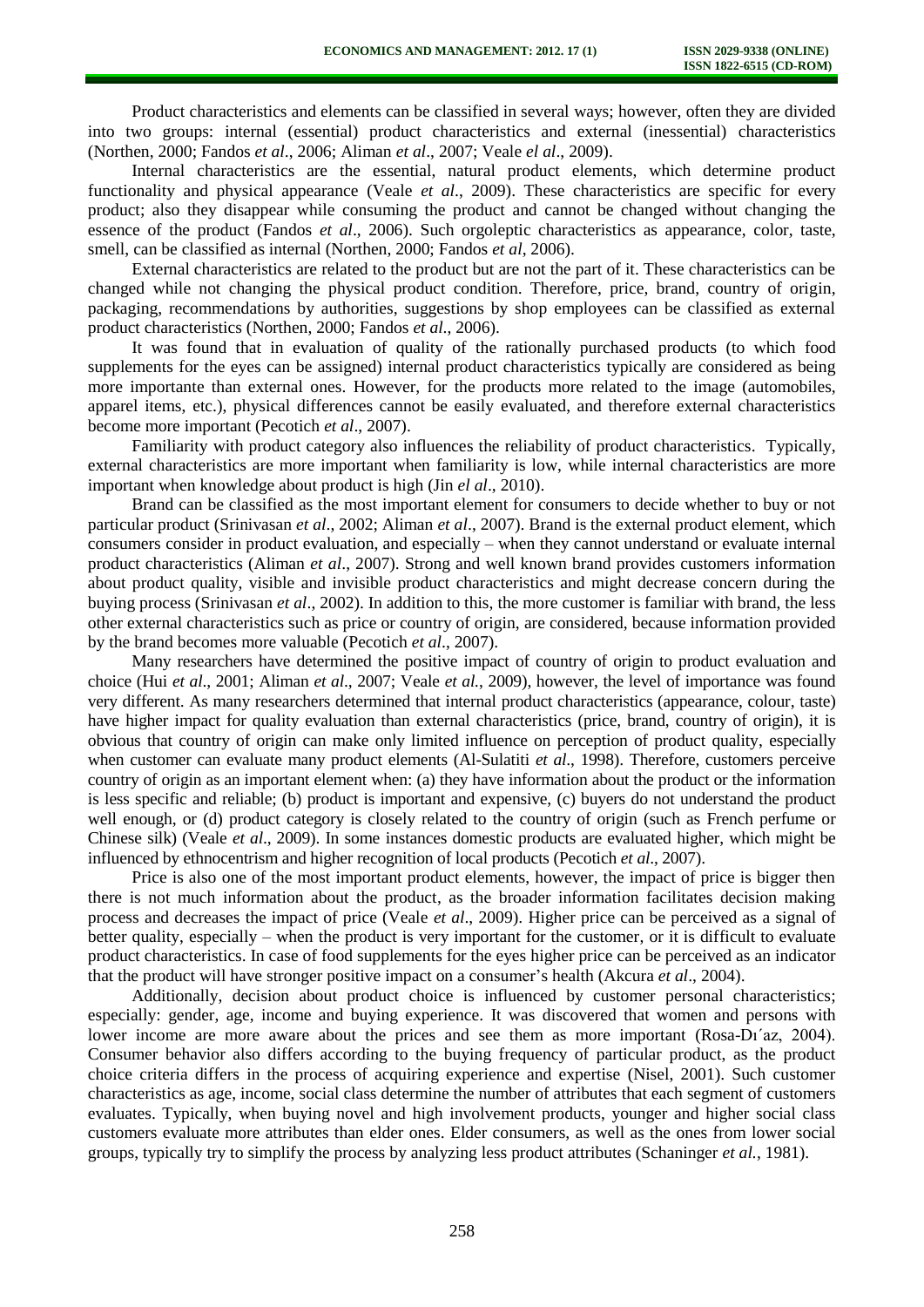## **Conceptual Model**

The main research variables include the six product elements: brand, main active ingredient, frequency of usage, country of origin, price and recommendations. According to the analyzed literature, brand, country of origin, and price are considered as essential product elements, common for every type of product (including food supplements for the eyes). However, in order to define product-specific external elements, the series of expert interview were performed. In addition to the known essential product elements, the experts reported that in case of food supplements for the eyes the most important influencing factors are: the main active ingredient; convenience of the using, particularly – how many times per day the product has to be used (frequency of use), manufacturer and recommendations of official institutions (opinion leaders) that may be found on the product packaging. However, influence of a manufacturer was excluded from the further research in order to avoid possible overlap with the brand.

Therefore, based on the literature analysis and pilot survey, the research model included two categories of product elements: internal (essential) characteristics (the main active ingredient, frequency of use); and external characteristics, such as: price, brand, country of origin, and recommendations of opinion leaders (Fig. 1).



**Figure 1.** Research model

## **Hypotheses**

The aim of the research was to evaluate how different product elements influence consumers' choice when selecting food supplements for the eyes. Therefore, according analysis of literature, six hypotheses were developed:

H1: Internal product elements (active ingredient, frequency of usage) have bigger impact on consumers' choice of food supplements for the eyes than external product elements (brand, country of origin, price, and recommendations).

H1a: Internal product elements (active ingredient, frequency of usage) have bigger impact on consumers that have experience in using food supplements for the eyes than for those who do not have experience in using food supplements for the eyes.

H1b: External product elements (brand, country of origin, price, and recommendations) have bigger impact on consumers without experience in using food supplements for the eyes than for those who do have experience in using food supplements for the eyes.

H2a: Consumers evaluate food supplements for the eyes better when the country of origin is Lithuania compared to USA or France.

H2b: Consumers evaluate food supplements for the eyes better when the country of origin is USA compared to France.

H3: Preferences for food supplements for the eyes differs between young and older consumers.

# **Methodology**

The research was carried out according to the conceptual model which included product elements that influence consumer decisions. Respondents were selected using non probability sampling snowball method. The questionnaire was hosted on the internet and respondents received a link to it. To determine the required amount of respondents, the comparable researches that used conjoint analysis were analyzed. It was determined that average amount of respondents was 167 ( Okechuku, 1994; Saunders *et al*., 1997; Arora, 2006; Jin *et al*., 2010; Quester *et al*., 1998; Kupiec *et al*., 2001; Hong *et al*., 1989). The analysis was based on results of survey that included opinion of 188 participants. The conjoint analysis was used to determine consumer preferences based on the selected six research variables: brand name (Liuberin, Yourlife, Akiuvita), main active ingredient (blueberries extract, lutein, vitamins), frequency of use (1, 2 or 3 times a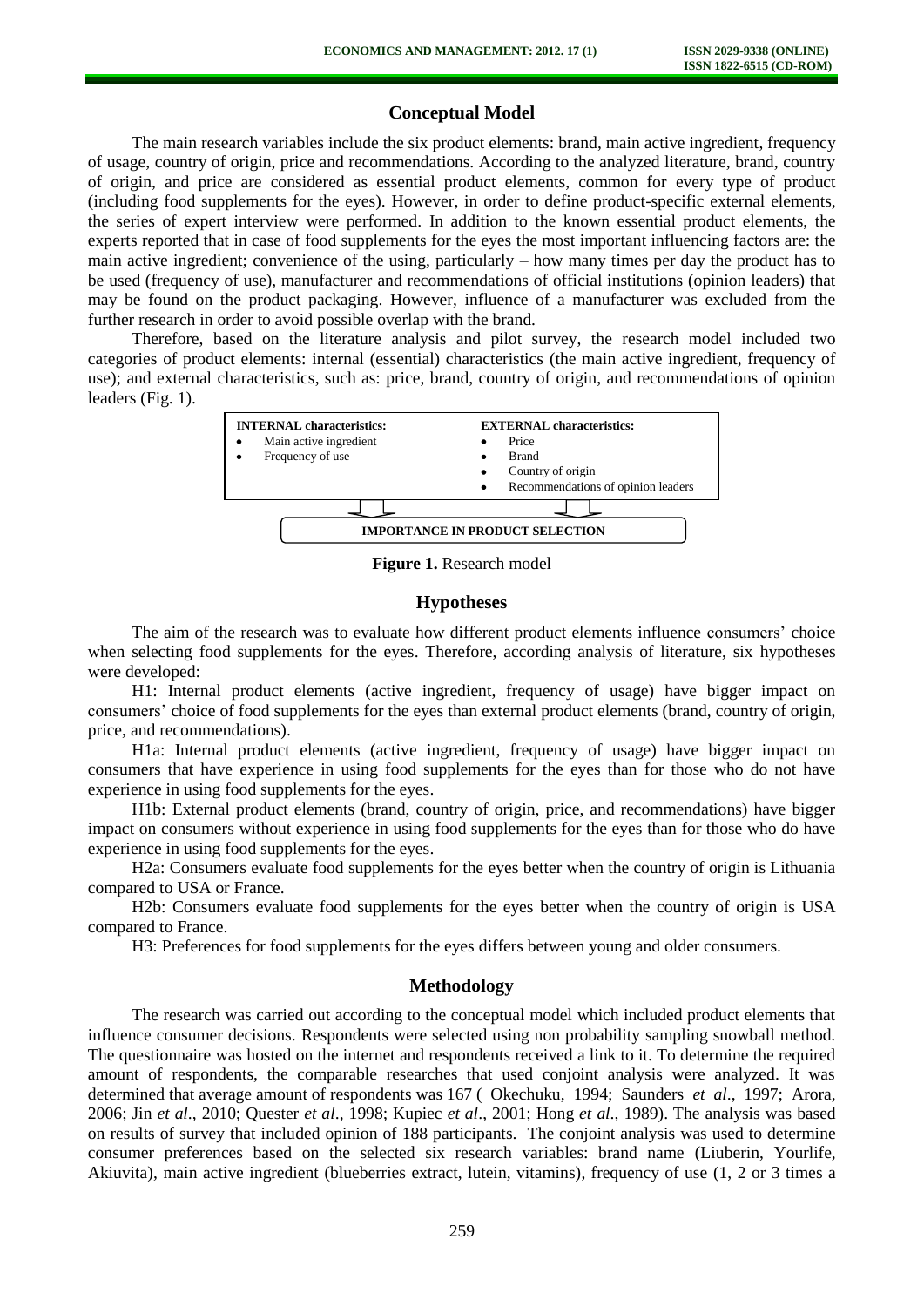day), country of origin (Lithuania, France, USA), price (33.23, 39.09, 46.48 Lt) and recommendations (without recommendation; recommendation of Lithuanian oculists association; recommendation of International oculists association). Also gender, age and buying experience of food supplements consumer were considered. 18 representative profiles were constructed, having 6 attributes (research variables) with 3 levels each. SPSS program was used for results analysis.

#### **Results**

Survey represents opinion of 188 participants, of which  $66.5\%$  were women (N=125) and 33.5% were men (N=63). Two thirds of the respondents (61.7%, N=116) had eyesight malfunctions, whereas only 38.3% (N=72) stated that they yet do not have any problems with eyesight. The buying experience of food supplements for the eyes distributed almost equally among respondents, as 48.4% (N=91) of them bought food supplements for the eyes previously, whereas  $51.6\%$  (N=97) did not.

As the aim of the research was to determine the most important elements of food supplements for the eyes for consumers, the internal and external elements were evaluated. The results revealed that the most important internal product elements were frequency of use (25.46%) and main active ingredient (21.29%) (Fig. 2). Whereas, the external product elements were considered as less important: price (17.87%), brand  $(13.63\%)$ , recommendations  $(11.40\%)$  and country of origin  $(10.34\%)$  (Fig. 2).



**Figure 2.** The importance of food supplements for the eyes elements

According the Stjudent criteria, frequency of use was stastistically more significant than all other external product elements, similarly as the main active ingredient, which only was not more important than price. The least significant were country of origin and recommendations (Table 1). These results confirm the findings of other researchers, which stated that impact of country of origin for the consumer choise is rather small (Al-Sulaiti *et al*., 1998; Ettenson *et al*., 1988). Also the hyphotesis H1 was confirmed, that internal product elements have greater impact on the consumer choise of food suplements for eyes than the external.

| Nr.            | <b>Pair of product elements</b>            | $\mathbf{f}$ | df     | Sig. (2-tailed) |
|----------------|--------------------------------------------|--------------|--------|-----------------|
| 1              | Brand – Main active ingredient             | $-2.68$      | 187.00 | 0.01            |
| $\mathfrak{2}$ | Brand – Frequency of use                   | $-3.87$      | 187.00 | 0.00            |
| 3              | Brand - Country of origin                  | 1.56         | 187.00 | 0.12            |
| 4              | Brand – Price                              | $-1.72$      | 187.00 | 0.09            |
| 5              | Brand – Recommendations                    | 1.11         | 187.00 | 0.27            |
| 6              | Main active ingredient – Frequency of use  | $-1.20$      | 187.00 | 0.23            |
| 7              | Main active ingredient – Country of origin | 4.30         | 187.00 | 0.00            |
| 8              | Main active ingredient - Price             | 1.18         | 187.00 | 0.24            |
| 9              | Main active ingredient $-$ Recommendations | 4.09         | 187.00 | 0.00            |
| 10             | Frequency of use – Country of origin       | 5.47         | 187.00 | 0.00            |
| 11             | Frequency of use - Price                   | 2.46         | 187.00 | 0.01            |
| 12             | Frequency of use $-$ Recommendations       | 5.36         | 187.00 | 0.00            |
| 13             | Country of origin – Price                  | $-3.56$      | 187.00 | 0.00            |
| 14             | Country of origin – Recommendations        | $-0.63$      | 187.00 | 0.53            |
| 15             | Price – Recommendations                    | 3.30         | 187.00 | 0,00            |

**Table 1.** The importance of food supplements for the eyes elements (t-test)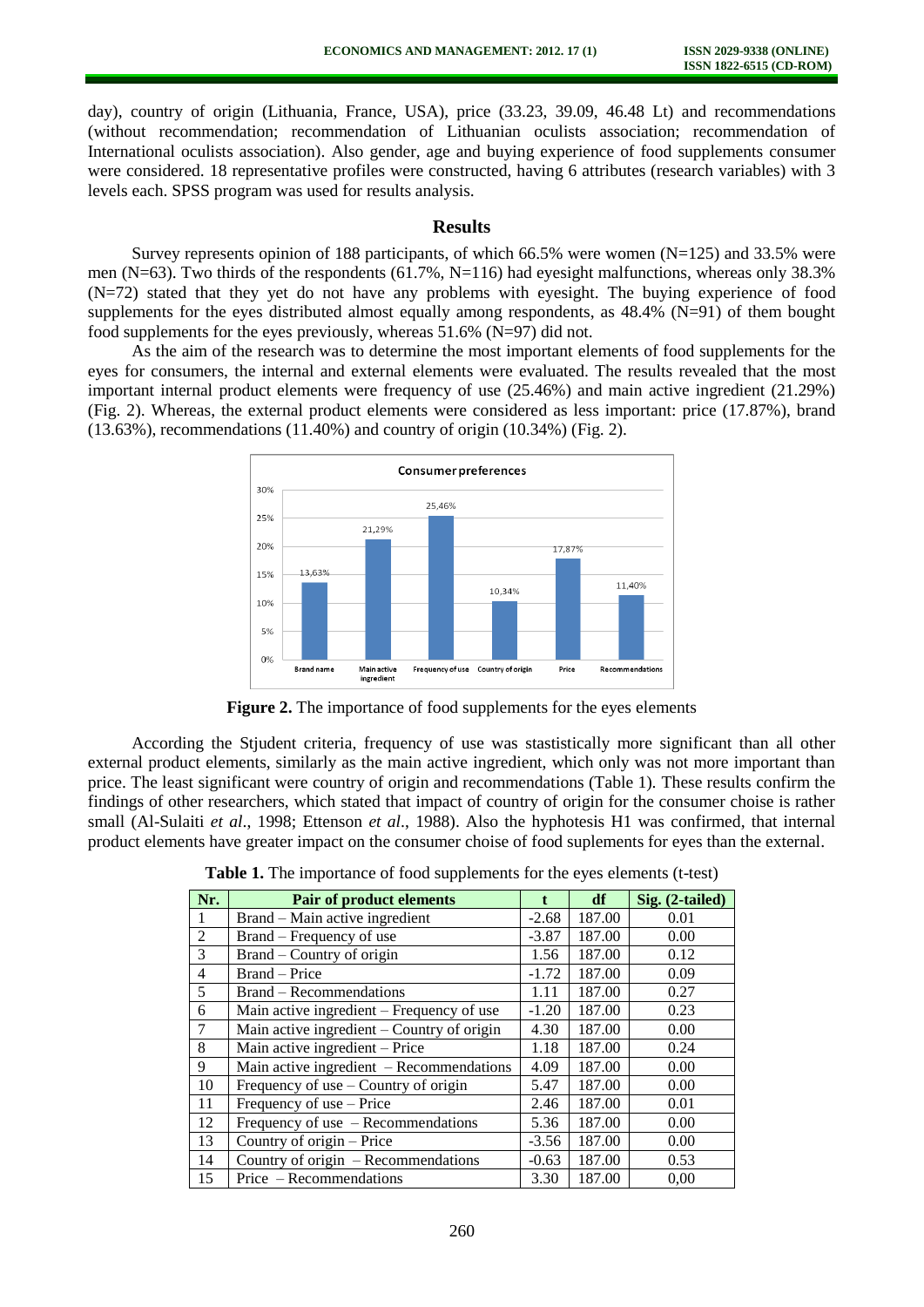To evaluate hypothesis H3, and determine if age influences consumer preferences in case of food supplements for the eyes, two age groups were segregated: under 30 years (103 respondents) and over 30 years (85 respondents). The significant difference (t test) was determined in case of main active ingredient and price (respectively Sig. 0.005 and 0.000). Therefore, H3 was confirmed, as price was more important for young people, and main active ingredient was more important for older people (Fig. 3a).





To evaluate hypothesis H1a and H1b, and determine if buying experience influences consumer preferences in case of food supplements, two groups were segregated: consumers with food supplements for the eyes buying experience (91 respondents) and consumers without food supplements for the eyes buying experience (97 respondents). The significant difference (t test) was determined in case of frequency of use, country of origin and price (respectively Sig. 0.04, 0.01 and 0.01). Therefore, H1a and H1b were confirmed, as frequency of use (internal element) was more important for consumers with food supplements for the eyes buying experience, whereas country of origin and price were more important for consumers without food supplements for the eyes buying experience (Fig. 3b).

To determine consumer preferences, means of every data group was calculated, and significance of differences between the means was determined by Student test (t-test).

After the analysis of results it was determined that Liuberin band was preferred the most among the respondents (Table 2a). Also statistically significant difference was determined only between Liuberin and two other brands (Table 2b). Therefore, it can stated that customers prefer well know brand even in food supplements for the eyes category, however, the other global brand YourLife was evaluated the same as the imaginary brand Akiuvita, specially created for this research.

| <b>Brand</b> | <b>Mean</b> | <b>Standard deviation</b> | <b>Pairs</b>        |       | df  | $Sig. (2-tailed)$ |
|--------------|-------------|---------------------------|---------------------|-------|-----|-------------------|
| Liuberin     | 0.59        | 2.894                     | Liuberin - YourLife | 2.109 | 187 | .036              |
| YourLife     | $-0.23$     | 2.812                     | Liuberin - Akiuvita | 3.046 | 187 | .003              |
| Akiuvita     | $-0.36$     | 2.136                     | YourLife - Akiuvita | 430   | 187 | .668              |

**Table 2.** Consumer preferences for brand (t-test)

In case of main active ingredient, it was revealed that it is important elements for customers. However, the extract of blueberries was much more important for the respondents compared to Lutein and vitamins, as only blueberries showed statistically significant difference (Table 3 a and b).

| <b>Main active ingredient</b> | <b>Mean</b> | <b>Standard deviation</b> | Pairs                  |                | df | $\text{Sig.}$ (2-tailed) |
|-------------------------------|-------------|---------------------------|------------------------|----------------|----|--------------------------|
| <b>Blueberries</b>            |             | 3.819                     | Blueberries - Lutein   | 5.374          |    | .000                     |
| Lutein                        | $-0.79$     | .240                      | Blueberries - Vitamins | $6.44^{\circ}$ |    | .000                     |
| <b>Vitamins</b>               | .98         | 2.781                     | Lutein - Vitamins      | .561           |    | .575                     |

**Table 3.** Consumer preferences for main active ingredient (t-test)

Differences between frequency of food supplements for the eyes use was statically significant for all three variants, however, usage 1 time a day was considered as advantage, whereas usage 3 times a day was considered as big disadvantage, while usage 2 time a day being as an intermediate option (Table 4 a, b).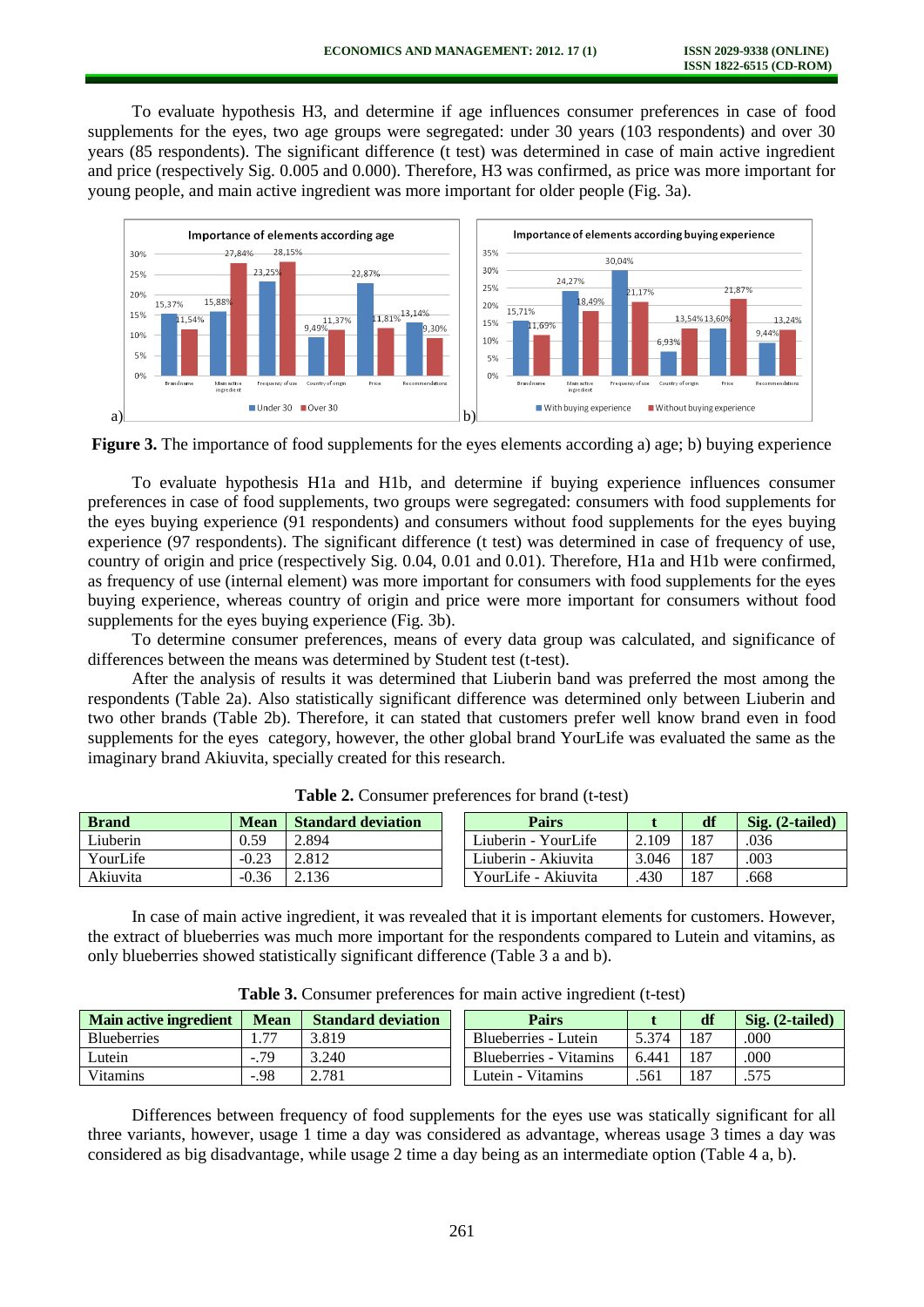| <b>Frequency of use</b> | <b>Mean</b> | <b>Standard deviation</b> | Pairs                   |        | df  | $Sig. (2-tailed)$ |
|-------------------------|-------------|---------------------------|-------------------------|--------|-----|-------------------|
| 1 time a day            | 3.28        | 4.034                     | time - 2 times a day    | 9.117  | 187 | .000              |
| 2 times a day           | $-.82$      | 2.580                     | 1 time - 3 times a day  | 12.185 | 187 | .000              |
| 3 times a day           | $-2.45$     | 2.799                     | 2 times - 3 times a day | 6.261  | 187 | .000              |
|                         |             |                           |                         |        |     |                   |

**Table 4.** Consumer preferences for frequency of use (t-test)

Survey results revealed that Lithuanians do not prefer any country of origin, as no statically significant differences were determined (Table 5 a, b). Therefore, hypothesis H2a and H2B were not confirmed.

| <b>Country of origin</b> | <b>Mean</b> | <b>Standard deviation</b> | Pairs              |         | df  | $Sig. (2-tailed)$ |
|--------------------------|-------------|---------------------------|--------------------|---------|-----|-------------------|
| Lithuania                | $-.03$      | 2.636                     | Lithuania - France | $-.348$ | 187 | .729              |
| France                   | .07         | 2.017                     | Lithuania - USA    | .034    | 187 | .973              |
| <b>USA</b>               | $-.04$      | $\angle 104$              | France - USA       | .506    | 187 | .613              |

**Table 5.** Consumer preferences for country of origin (t-test)

The analysis confirmed that Lithuanians are sensitive to price, as respondents preferred the lowest price and the differences between different prices were statistically significant (Table 6 a, b).

| <b>Price</b> | <b>Mean</b>  | <b>Standard deviation</b> | Pairs               |                | df  | $Sig. (2-tailed)$ |
|--------------|--------------|---------------------------|---------------------|----------------|-----|-------------------|
| 33.23 Lt     | .90          | ۔400                      | 33.23 Lt - 39.09 Lt | $5.55^{\circ}$ | 187 | .000              |
| 39.09 Lt     | $-.14$       | 2.287                     | 33.23 Lt - 46.48 Lt | 8.609          | 187 | .000              |
| 46.48 Lt     | 77<br>$-1.1$ | 2.853                     | 39.09 Lt - 46.48 Lt | 5.729          | 187 | .000              |

**Table 6.** Consumer preferences for price (t-test)

Respondents preferred recommendations of Lithuanian oculist association the most, however the statistical significant difference was determined between all pairs, therefore, product with recommendations was more attractive for customers than without them (Table 7 a, b).

| <b>Recommendations</b> | Mean | <b>Standard deviation</b> | <b>Pairs</b>        |       | df  | $Sig. (2-tailed)$ |
|------------------------|------|---------------------------|---------------------|-------|-----|-------------------|
| Lithuanian             | .84  | .976                      | 33.23 Lt - 39.09 Lt | 2.832 | 187 | .005              |
| International          | .02  | 2.427                     | 33.23 Lt - 46.48 Lt | 7.314 | 187 | .000              |
| None                   | .86  | 2.017                     | 39.09 Lt - 46.48 Lt | 3.006 | 187 | .003              |

**Table 7.** Consumer preferences for recommendations (t-test)

To determine two different customers groups, the cluster analysis was used by "K-means" SPSS module. Therefore, the prediction was made that two clusters can be segregated, where one cluster prefers internal product elements, whereas the other cluster prefers external product elements. The start clusters centers were set at frequency of use as the most important internal element, and price as external product element. Final result was achieved after 9 iterations with 94 respondents in each cluster.



**Figure 4.** The importance of food supplement s for the eyes elements according clusters